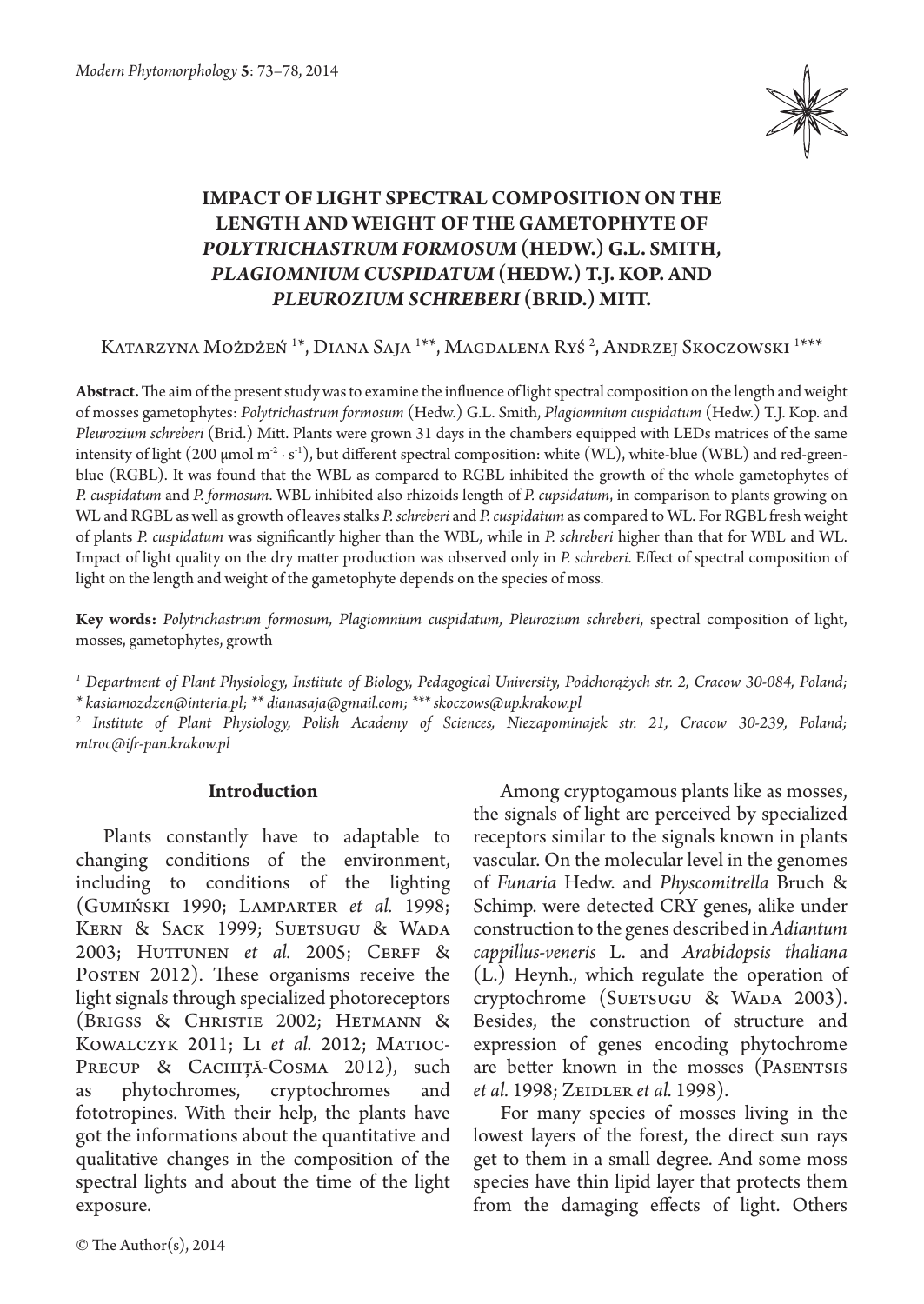



**Fig. 1.** Gametophytes of the mosses: **A** – *Plagiomnium cuspidatum*; **B** – *Polytrichastrum formosum*; **C** – *Pleurozium schreberi.*

mosses in response to light stress produce secondary metabolites in the form of flavonoids, with a composition similar to the compounds collected in plants vascular (HUTTUNEN *et al.* 2005).

The aim of the present study was to examine the influence of light spectral composition on the length and weight of gametophytes of such mosses as: *Plagiomnium cuspidatum* (Hedw.) T.J. Kop.(Fig.1 A) , *Pleurozium schreberi* (Brid.) Mitt. (Fig.1 C) and *Polytrichastrum formosum*  (Hedw.) G. L. Sm.(Fig. 1 B).

# **Material and methods**

In the experiment, three species of moss were selected from the forest near Cracow (Southern Poland). The moss *P. cuspidatum* occurs naturally in shady habitats, in forests, on rocks and dead wood, *P. schreberi* and *P. formosum* live in coniferous and mixed forests. These species are capable of conducting the process of photosynthesis only in above-ground, haploid gametophyte, built with the stalk with leaves (Szafran 1963; Szweykowska & Szweykowski 2002).

The species of mosses were placed in plastic containers and then transferred to the chambers, with the different colors of light. LED matrices were the source of lights: white (WL-White Light), blue (WBL-White Blue Light), red (RGBL-Red Green Blue Light) with high-intensity red light. The light intensity in chambers was 200 micromol  $\cdot$  m<sup>-2</sup>  $\cdot$  s<sup>-1</sup> (Fig. 2).

Mosses were grown in chambers by 31 days in temperature  $18 / 14$ °C (day / night) at a photoperiod of  $12 / 12$  h (light / dark), and 80-90 % relative humidity (day / night). The biometric analyses were performed for each species on the 30 repetitions, between individuals the similar most to each other in terms of morphology.

The results represent the average of 30 replicates, with a standard deviation  $(\pm SD)$ . The significance of differences between means were tested by – ANOVA (univariate analysis,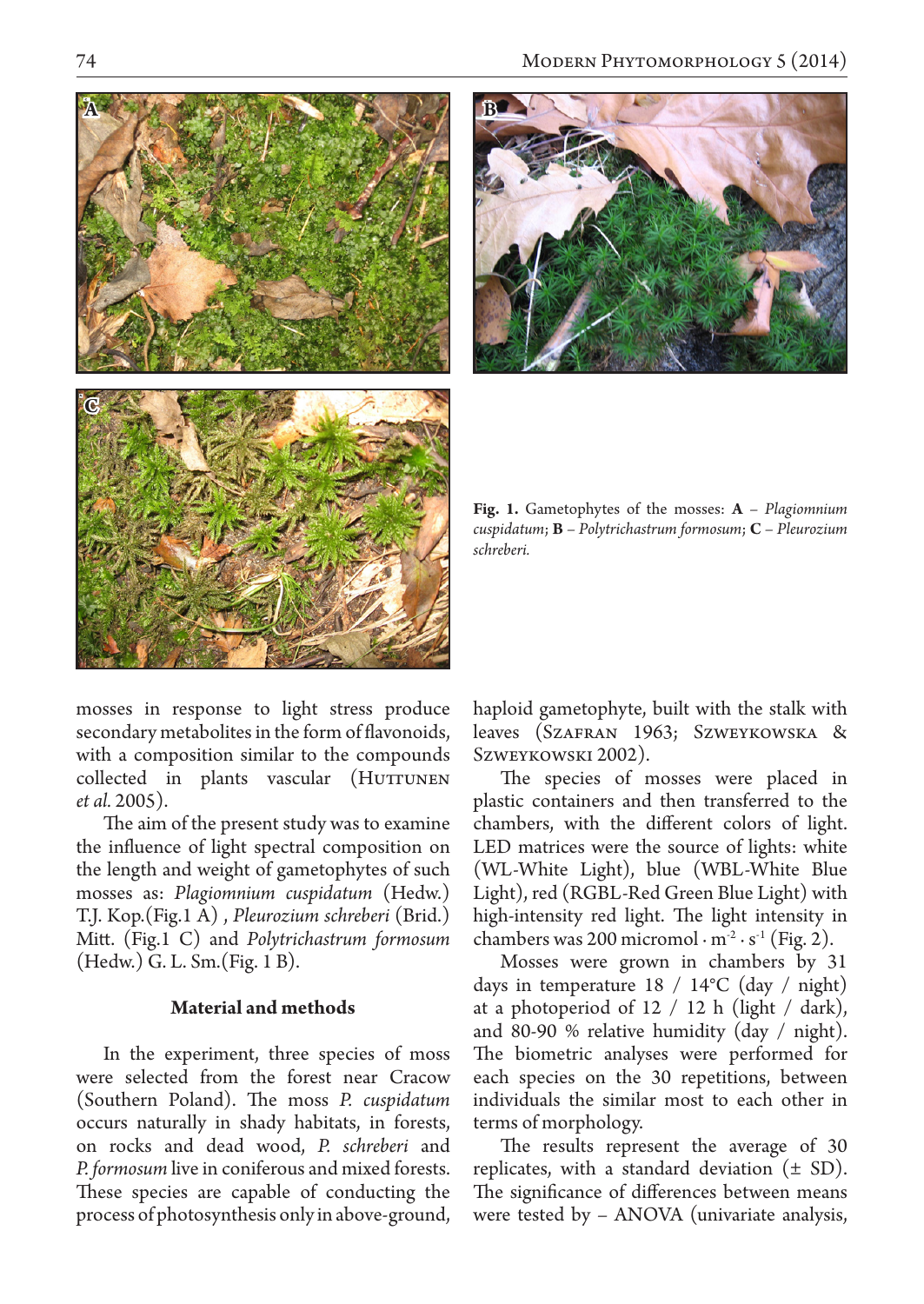

**Fig. 2.** The spectral composition of light colors of LED matrices.

simple). Comparisons of the significance of differences in mean values between objects made using Tukey's test for homogeneous groups, the confidence level of  $p \leq 0.05$ . Statistical analysis was performed using Statistica 9.0 for Windows.

#### **Results and discussion**

The processes of metabolic in plants depend largely on the type and intensity of light. In darkness and in low intensity of light plants grow vigorously, but in the full light their growth is inhibited (Pilarski 2005). The spectral composition of light reaching the Earth's surface varies depending on time of day, year, geographical location, altitude and the exposure position (Wang *et al.* 2009; Skoczowski *et al.* 2010).

The analyses have shown that the spectral composition of light affects the total length gametophyte in some the species of mosses. In the case of mosses *P. cuspidatum* the longest gametophyte had plants growing under RGBL, and the shortest in light WBL (Fig. 3 A). In *P. formosum* was observed statistically significant differences in the average length of the gametophyte only between the plants growing in the light RGBL and WBL. As in the case of *P. cuspidatum*, the light WBL inhibited the growth of the aerial parts gametophytes *P. formosum* (Fig. 3 B). In *P. schreberi* wasn't observed the effect of spectral composition of light on average length of gametophytes (Fig. 3 C). In light WBL the inhibition of growth rhizoids and stalks with leaves in *P. cuspidatum*  was observed. In this case, the length of the gametophytes was significantly lower than in mosses growing in other light conditions. The spectral composition of light also caused significant differences in the average length of stalks with leaves in *P. schreberi*, whose growth was strongly inhibited by light RGBL (Tab. 1.).

The spectral composition of light also had an impact on the mean values of fresh and dry weight of gametophytes some species of moss. Significantly higher values fresh weight was observed for the gametophyte *P. cuspidatum* in light RGBL, in comparison to the plants growing in light WBL (Fig. 4 A). Similar differences were observed between plants *P. schreberi* in the light WL, compared to plants in WBL conditions (Fig. 4 C). Significant difference in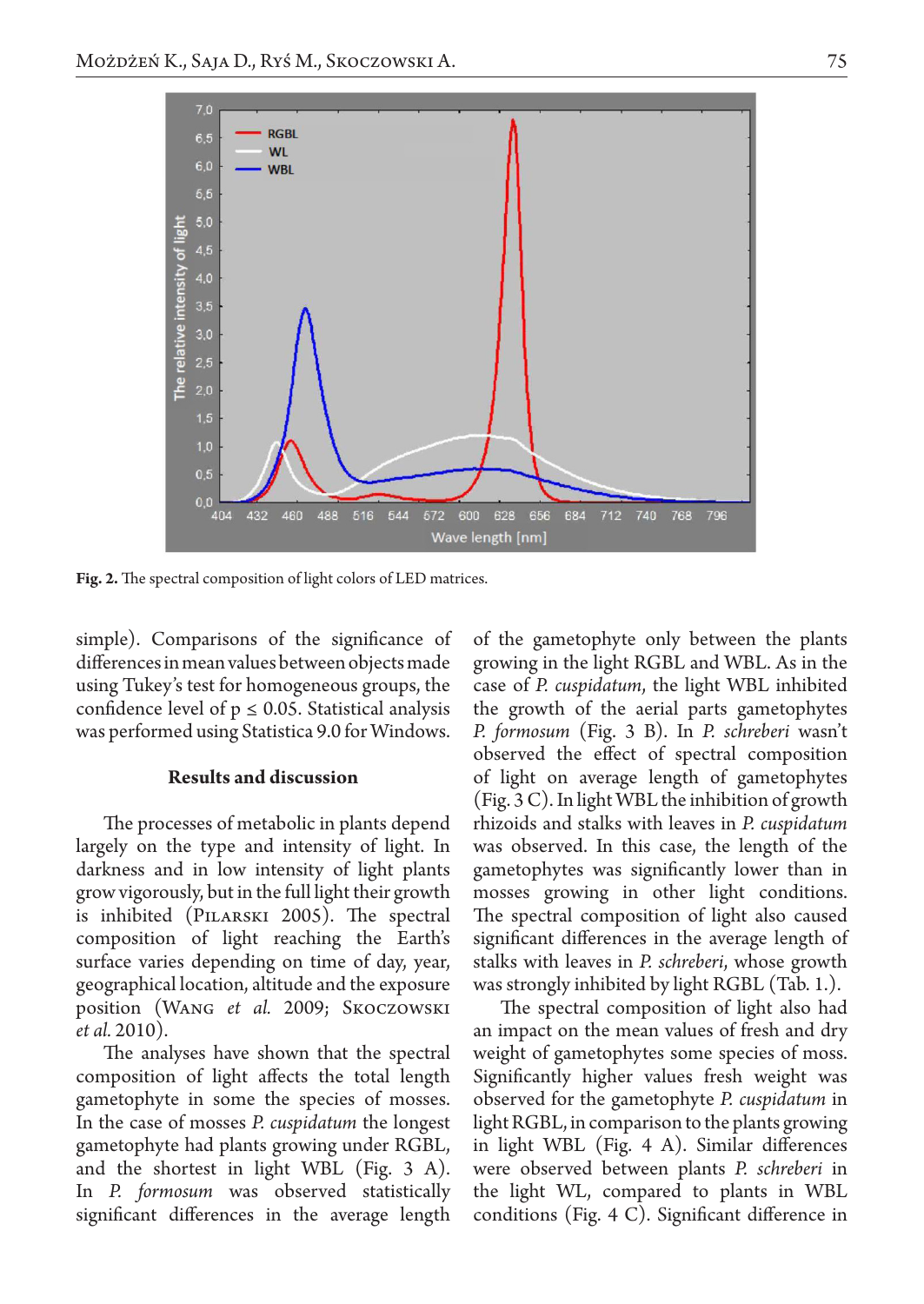

**Fig. 3.** Impact of spectral composition of light on the gametophyte (cm) in *Plagiomnium cuspidatum* (**A**), *Polytrichastrum formosum* (**B**) and *Pleurozium schreberi* (**C**). The mean values of 30 replicates  $\pm$  SD. Values with different letters are substantially different at  $p \le 0.05$  by Tukey's procedure for homogeneous groups – Tukey test (HSD).

dry weight content was observed only between gametophytes *P. schreberi*, had grown in the light of WL and WBL (Fig. 5C).

### **Conclusions**

The unfavorable environmental factors which disrupt the course of metabolic and physiological processes of plants cause the reversible and irreversible changes in bodily

**Fig. 4.** Impact of spectral composition of light on the fresh weight (g) in *Plagiomnium cuspidatum* (**A**), *Polytrichastrum formosum* (**B**) and *Pleurozium schreberi* (**C**). The mean values of 30 replicates ± SD. Values with different letters are substantially different at  $p \le 0.05$  by Tukey's procedure for homogeneous groups – Tukey test (HSD).

functions (Rzepka 2008). In forest the light is the most variable physical factor, because the sun's rays are reaching the forest not only with altered intensity but also about the different spectral composition of light. The light signals are one of the most important environmental stimuli regulating plant growth. In addition to the amount of light the plants measure the quality, direction and frequency of the incident light rays, and uses this information to optimize

**Table 1.** Impact of spectral composition of light on the length of rhizoids and stalks with leaves in *Plagiomnium cuspidatum*  (**Pc**), *Polytrichastrum formosum* (**Pf**) and *Pleurozium schreberi* (**Ps**). The mean values of 30 replicates ± SD. Values with different letters are substantially different at  $p \le 0.05$  by Tukey's procedure for homogeneous groups – Tukey test (HSD).

| Color of light                 | WL               |               |                                   | RGBL          |                  |               | WBL             |                  |                  |
|--------------------------------|------------------|---------------|-----------------------------------|---------------|------------------|---------------|-----------------|------------------|------------------|
| Species of mosses              | Рf               | Pc            | Ps                                | Pf            | $P_C$            | $P_S$         |                 | $P_C$            | Ps               |
| Length of rhizoids (cm)        | 4.0 <sup>a</sup> | $1.1^{\circ}$ | $4.0^{\text{a}}$ $5.1^{\text{a}}$ |               | 1.2 <sup>a</sup> | $4.3^{\circ}$ | 3Q <sup>a</sup> | 0.7 <sup>b</sup> | 3.9 <sup>a</sup> |
| Length stalks with leaves (cm) | $6.6^{\circ}$    | $3.4^{\circ}$ | $5.6^{\circ}$                     | $5.6^{\circ}$ | 3.6 <sup>a</sup> | $3.4^{b}$     | $5.8^{\circ}$   | 2.0 <sup>b</sup> | 4.2 <sup>c</sup> |

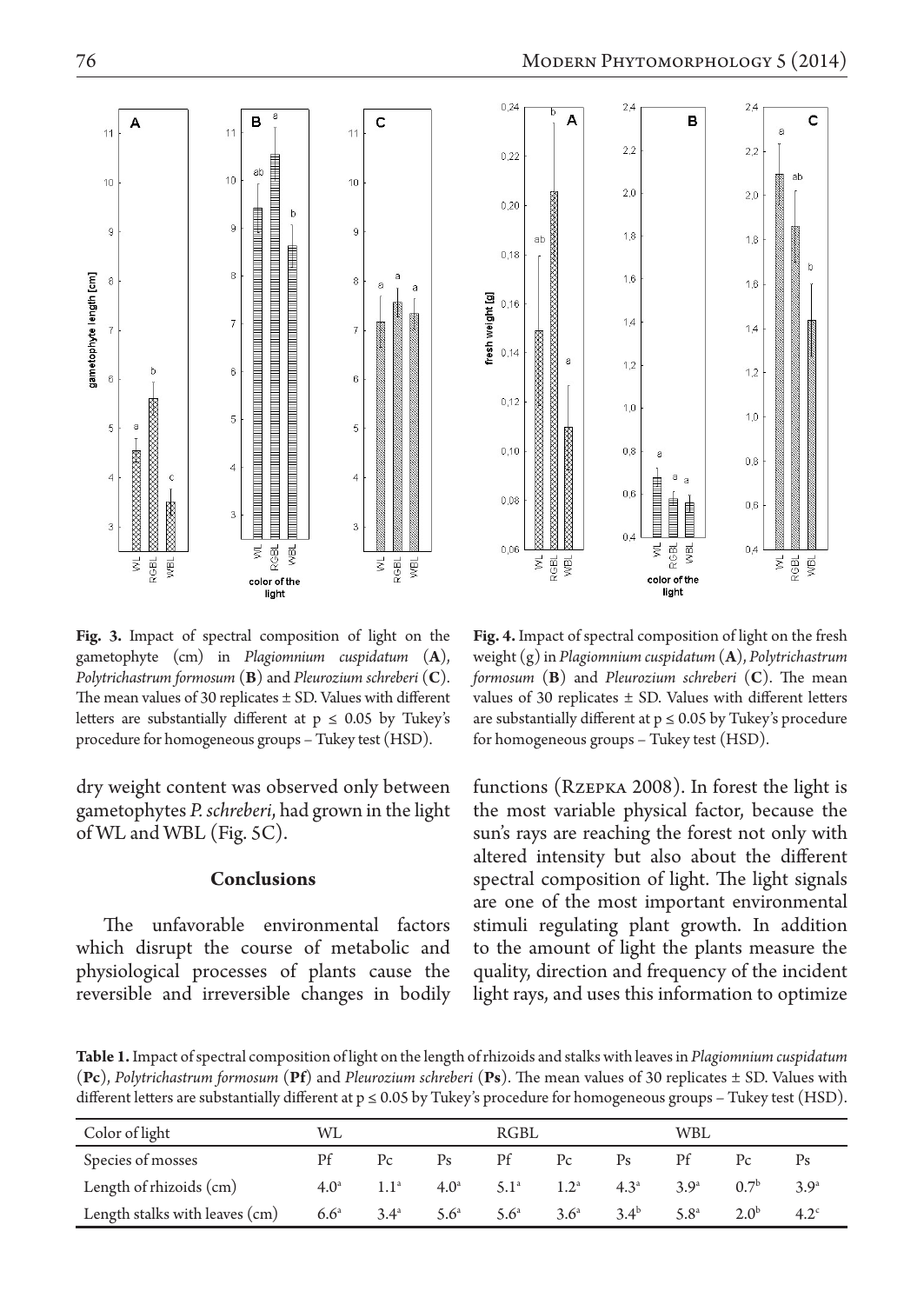

**Fig. 5.** Impact of spectral composition of light on the dry weight (g) in *Plagiomnium cuspidatum* (**A**), *Polytrichastrum formosum* (**B**) and *Pleurozium schreberi* (**C**). The mean values of 30 replicates  $\pm$  SD. Values with different letters are substantially different at  $p \le 0.05$  by Tukey's procedure for homogeneous groups – Tukey test (HSD).

growth and development to the prevailing environmental conditions (FRANKLIN *et al.* 2005).

Studies conducted have confirmed a significant impact the spectral composition of light on the length and weight of the gametophytes choosen species of moss. It has been shown that the light can controlled the growth of the aerial parts gametophytes, while no effect on the growth of rizhoids. The exception is moss *P. cuspidatum*, in which the growth of these anatomical parts was inhibited under conditions of light WBL.

## **References**

**Briggs W., Christie J.M. 2002.** Phototropins 1 and 2: versatile plant blue-light receptors. *Trends Plant Scie.* **7 (5)**: 204–210.

- CERFF M., POSTEN C. 2012. Relationship between light intensity and morphology of the moss *Physcomitrella patens* in a draft tube photo bioreactor. *Biochem. Eng. J.* **60**: 119–126.
- **Franklin K.A., Larner V.S., Whitelam G.C. 2005.**  The signal transducing photoreceptors of plants. *Int. J. Dev. Biol.* **49 (5-6)**: 653–664.
- **Gumiński S. 1990.** O wpływie światła niebieskiego i nadfioletowego na zjawiska morfogeniczne i niektóre metaboliczne u roślin. *Wiad. Bot.* **34 (3)**: 5–13. (in Polish)
- **Hetmann A., Kowalczyk S. 2011.** Potranslacyjne modyfikacje czynników transkrypcyjnych PIF/ PIL jako efekt rozkodowywania przez fitochromy sygnałów świetlnych. *Postępy Biol. Komórki* **38 (1)**: 19–42. (in Polish)
- **Huttunen S., Lappalainen N.M., Turunen J. 2005.** UV-absorbing compounds in subartictic herbarium bryophytes. *Environ. Pollut.* **133**: 303–314.
- **Kern V.D., Sack F.D. 1999.** Red light-induced suppression of gravitropism in moss protonemata. *Adv. Space Res.* **24 (6)**: 713–716.
- **Lamparter T., Hughes J., Hartmann E. 1998.** Blue light- and genetically-reserved gravitropic response in protonemata of the moss *Ceratodon purpureus. Planta*  **206**: 95–102.
- **Li H., Tang C., Xu Z., Liu X., Han X. 2012.** Effects of different light sources on the growth of non-heading Chinese cabbage (*Brassica campestris* L.). *J. Agricult. Scie.* **4 (4)**: 262–273.
- **Matioc-Precup M.M., Cachiţă-Cosma D. 2012.** The germination and growth of *Brassica oleracea* L. var. *capitata* f. *rubra* plantlets under the influence of colored light of different provenance. *Stud. Univer. "Vasile Goldiş"' Seria Ştiinţele Vieţii* **22 (2)**: 193–202.
- **Pasentsis K., Paulo N., Algarra P., Dittrich P., Thümmler F. 1998.** Characterization and expression of the phytochrome gene family in the moss *Ceratodon purpureus. Plant J.* **13 (1)**: 51–61.
- **Pilarski J. 2005.** Na świetle i w mroku. *Academia* **4 (4)**: 33–35.
- **Rzepka A. 2008.** Ekofizjologiczne aspekty reakcji różnych gatunków mchów na abiotyczne czynniki stresowe. Praca monograficzna: 9–12. Wydawnictwo Naukowe AP, Kraków. (in Polish)
- **Skoczowski A., Czyczyło-Mysza I., Skwarek A., Pilarski J., Grzesiak W., Nowak T. 2010.** Impact of light spectra composition and ozone fumigation on chlorophyll content changes and optical properties of broccoli leaves. *Zesz. Probl. Postępów Nauk Rol.* **545**: 357–373.
- Suersugu N., WADA M. 2003. Cryptogam blue-light photoreceptors. *Curr. Opin. Plant. Biol.* **6**: 91–96.
- **Szafran B. 1963.** Flora słodkowodna Polski, Musci Mchy. T. **16**. PWN, Warszawa. (in Polish)